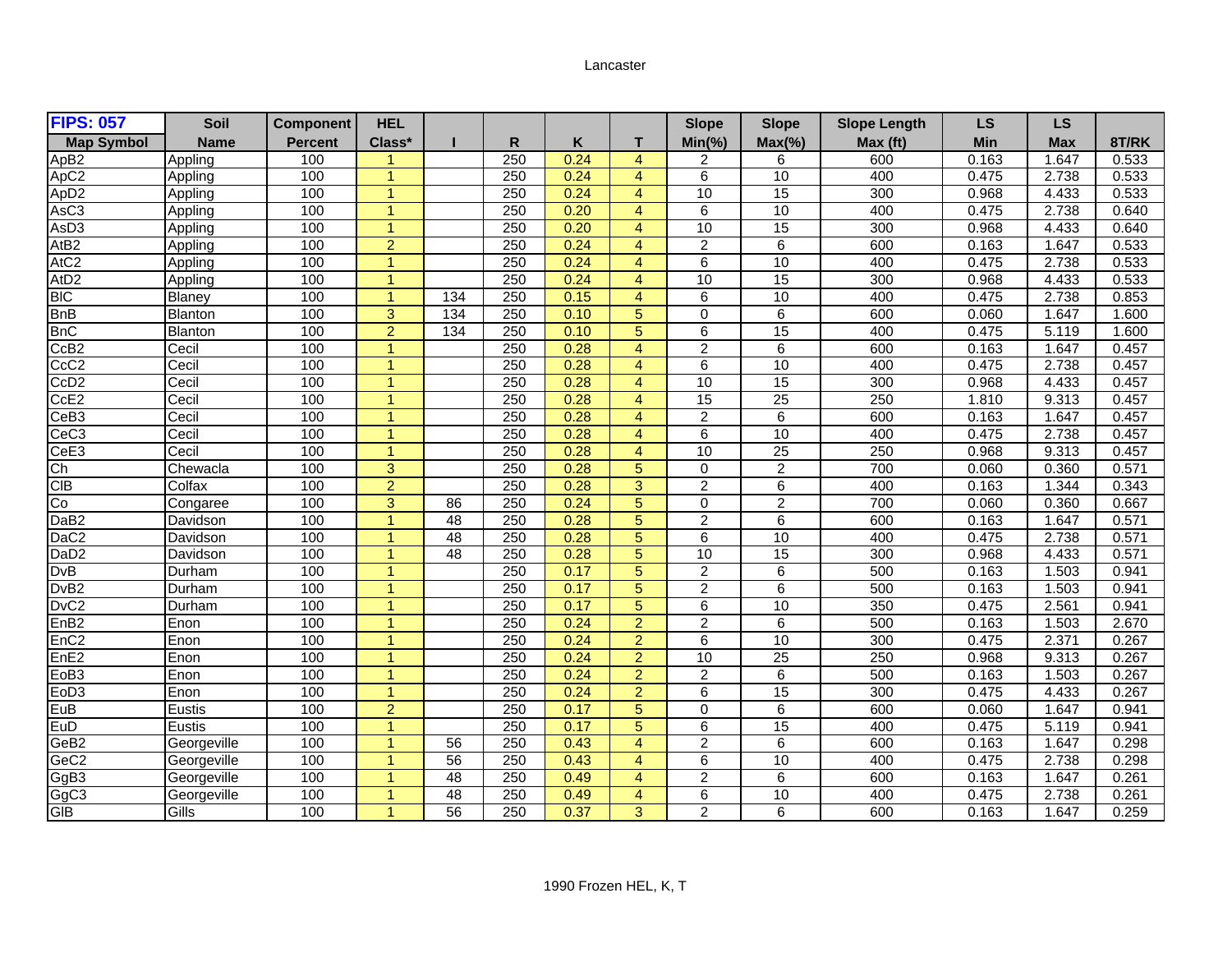## Lancaster

| <b>FIPS: 057</b>  | Soil                | <b>Component</b> | <b>HEL</b>           |                 |                  |      |                      | <b>Slope</b>    | <b>Slope</b>    | <b>Slope Length</b> | <b>LS</b>  | LS         |       |
|-------------------|---------------------|------------------|----------------------|-----------------|------------------|------|----------------------|-----------------|-----------------|---------------------|------------|------------|-------|
| <b>Map Symbol</b> | <b>Name</b>         | <b>Percent</b>   | Class*               |                 | R                | K    | т                    | $Min(\% )$      | $Max(\% )$      | Max (ft)            | <b>Min</b> | <b>Max</b> | 8T/RK |
| GIB <sub>2</sub>  | Gills               | 100              |                      | 56              | 250              | 0.37 | 3                    | 2               | 6               | 600                 | 0.163      | 1.647      | 0.259 |
| GIC <sub>2</sub>  | Gills               | 100              | 1                    | 56              | 250              | 0.37 | 3                    | 6               | 10              | 400                 | 0.475      | 2.738      | 0.259 |
| GpB               | Goldston            | 50               | $\overline{ }$       |                 | 250              | 0.15 | $\overline{2}$       | $\overline{2}$  | 6               | 400                 | 0.163      | 1.344      | 0.427 |
| GpB               | Pickens             | 40               | $\blacktriangleleft$ |                 | 250              | 0.28 | $\overline{1}$       | $\overline{2}$  | 6               | 400                 | 0.163      | 1.344      | 0.114 |
| GpC               | Goldston            | 45               | $\overline{1}$       |                 | 250              | 0.15 | $\overline{2}$       | 6               | 10              | 300                 | 0.475      | 2.371      | 0.427 |
| GpC               | Pickens             | 45               | -1                   |                 | 250              | 0.28 | $\blacktriangleleft$ | 6               | 10              | 300                 | 0.475      | 2.371      | 0.114 |
| GuC               | <b>Gullied land</b> | 100              | $\blacktriangleleft$ |                 | 250              | 0.28 | 5                    | 6               | 10              | 300                 | 0.475      | 2.371      | 0.571 |
| GuF               | <b>Gullied land</b> | 100              | $\overline{ }$       |                 | $\overline{250}$ | 0.28 | 5                    | $\overline{25}$ | 40              | $\overline{200}$    | 4.165      | 17.893     | 0.571 |
| GvC               | <b>Gullied land</b> | 100              | $\overline{1}$       |                 | 250              | 0.28 | 5                    | 6               | 10              | 300                 | 0.475      | 2.371      | 0.571 |
| GwF               | <b>Gullied land</b> | 100              | $\blacktriangleleft$ |                 | 250              | 0.28 | 5                    | $\overline{25}$ | 40              | 200                 | 4.165      | 17.893     | 0.571 |
| HaB               | Helena              | 100              | 1                    |                 | 250              | 0.15 | 3                    | 2               | 6               | 500                 | 0.163      | 1.503      | 0.640 |
| HaB <sub>2</sub>  | Helena              | 100              | $\blacktriangleleft$ |                 | 250              | 0.15 | 3                    | $\overline{2}$  | 6               | 500                 | 0.163      | 1.503      | 0.640 |
| HaC <sub>2</sub>  | Helena              | 100              | $\overline{1}$       |                 | $\overline{250}$ | 0.15 | 3                    | 6               | 10              | 350                 | 0.475      | 2.561      | 0.640 |
| HaC <sub>3</sub>  | Helena              | 100              | $\blacktriangleleft$ |                 | 250              | 0.28 | $\overline{2}$       | $\overline{2}$  | 10              | 350                 | 0.163      | 2.561      | 0.229 |
| HdB <sub>2</sub>  | Herndon             | 100              | $\blacktriangleleft$ | 56              | $\overline{250}$ | 0.43 | 5                    | $\overline{2}$  | 6               | 600                 | 0.163      | 1.647      | 0.371 |
| HdC <sub>2</sub>  | Herndon             | 100              | 1                    | 56              | 250              | 0.43 | 5                    | 6               | 10              | 400                 | 0.475      | 2.738      | 0.372 |
| HdD <sub>2</sub>  | Herndon             | 100              | $\blacktriangleleft$ | $\overline{56}$ | 250              | 0.43 | $\overline{5}$       | 10              | 15              | 300                 | 0.968      | 4.433      | 0.371 |
| HeB <sub>3</sub>  | Herndon             | 100              | $\blacktriangleleft$ | 48              | 250              | 0.49 | $\overline{4}$       | $\overline{2}$  | 6               | 600                 | 0.163      | 1.647      | 0.261 |
| HeC <sub>3</sub>  | Herndon             | 100              | $\blacktriangleleft$ | $\overline{48}$ | $\overline{250}$ | 0.49 | $\overline{4}$       | 6               | 10              | 400                 | 0.475      | 2.738      | 0.261 |
| IrB2              | Iredell             | 100              | $\blacktriangleleft$ | 48              | 250              | 0.32 | 3                    | $\overline{2}$  | 6               | 600                 | 0.163      | 1.647      | 0.300 |
| IrC2              | Iredell             | 100              | 1                    | 48              | 250              | 0.32 | 3                    | 6               | 10              | 400                 | 0.475      | 2.738      | 0.300 |
|                   | Lockhart            | 100              | $\overline{2}$       | $\mathbf 0$     | 250              | 0.15 | 5                    | 2               | 6               | 500                 | 0.163      | 1.503      | 1.067 |
| LgB<br>LgC<br>LgD | Lockhart            | 100              | $\overline{2}$       | $\Omega$        | 250              | 0.15 | 5                    | 6               | 10              | 300                 | 0.475      | 2.371      | 1.067 |
|                   | Lockhart            | 100              | $\overline{1}$       | $\Omega$        | $\overline{250}$ | 0.15 | 5                    | $\overline{10}$ | $\overline{15}$ | 250                 | 0.968      | 4.047      | 1.067 |
| LgE               | Lockhart            | 100              | $\blacktriangleleft$ | $\Omega$        | 250              | 0.15 | 5                    | $\overline{15}$ | 25              | 200                 | 1.810      | 8.330      | 1.067 |
| LgF               | Lockhart            | 100              | $\overline{1}$       | $\Omega$        | $\overline{250}$ | 0.15 | 5                    | $\overline{25}$ | 40              | 200                 | 4.165      | 17.893     | 1.067 |
| MaB               | Masada              | 55               | $\overline{2}$       |                 | 250              | 0.32 | $\overline{4}$       | $\overline{2}$  | 6               | 500                 | 0.163      | 1.503      | 0.400 |
| Mab               | Altavista           | $\overline{25}$  | $\overline{2}$       |                 | 250              | 0.24 | 5                    | $\overline{2}$  | 6               | 500                 | 0.163      | 1.503      | 0.667 |
| McB <sub>2</sub>  | Mecklenburg         | 100              | $\mathbf{1}$         |                 | 250              | 0.24 | $\overline{4}$       | $\overline{c}$  | 6               | 500                 | 0.163      | 1.503      | 0.533 |
| McC <sub>2</sub>  | Mecklenburg         | 100              | $\mathbf{1}$         |                 | 250              | 0.24 | $\overline{4}$       | 6               | 10              | 300                 | 0.475      | 2.371      | 0.533 |
| McD <sub>2</sub>  | Mecklenburg         | 100              | $\overline{1}$       |                 | 250              | 0.24 | $\overline{4}$       | 10              | 15              | 250                 | 0.968      | 4.047      | 0.533 |
| MkC <sub>3</sub>  | Mecklenburg         | 100              | $\blacktriangleleft$ |                 | 250              | 0.28 | $\overline{2}$       | 6               | 10              | 300                 | 0.475      | 2.371      | 0.229 |
| NID2              | Nason               | 100              | $\blacktriangleleft$ |                 | $\overline{250}$ | 0.37 | $\overline{4}$       | 10              | $\overline{15}$ | 250                 | 0.968      | 4.047      | 0.346 |
| NIE <sub>2</sub>  | <b>Nason</b>        | 100              | $\blacktriangleleft$ |                 | 250              | 0.37 | $\overline{4}$       | 15              | 25              | 200                 | 1.810      | 8.330      | 0.346 |
| NsE3              | Nason               | 100              | $\blacktriangleleft$ |                 | 250              | 0.37 | 3                    | 10              | $\overline{25}$ | 200                 | 0.968      | 8.330      | 0.259 |
| PaB <sub>2</sub>  | Pacolet             | 100              | $\overline{1}$       | 86              | 250              | 0.20 | 3                    | 2               | 6               | 600                 | 0.163      | 1.647      | 0.480 |
| PaC <sub>2</sub>  | Pacolet             | 100              |                      | 86              | 250              | 0.20 | 3                    | 6               | 10              | 400                 | 0.475      | 2.738      | 0.480 |
| PaD <sub>2</sub>  | Pacolet             | 100              | $\blacktriangleleft$ | 86              | $\overline{250}$ | 0.20 | 3                    | 10              | 15              | 300                 | 0.968      | 4.433      | 0.480 |
| PaE <sub>2</sub>  | Pacolet             | 100              | $\mathbf{1}$         | 86              | 250              | 0.20 | 3                    | 15              | 25              | 250                 | 1.810      | 9.313      | 0.480 |